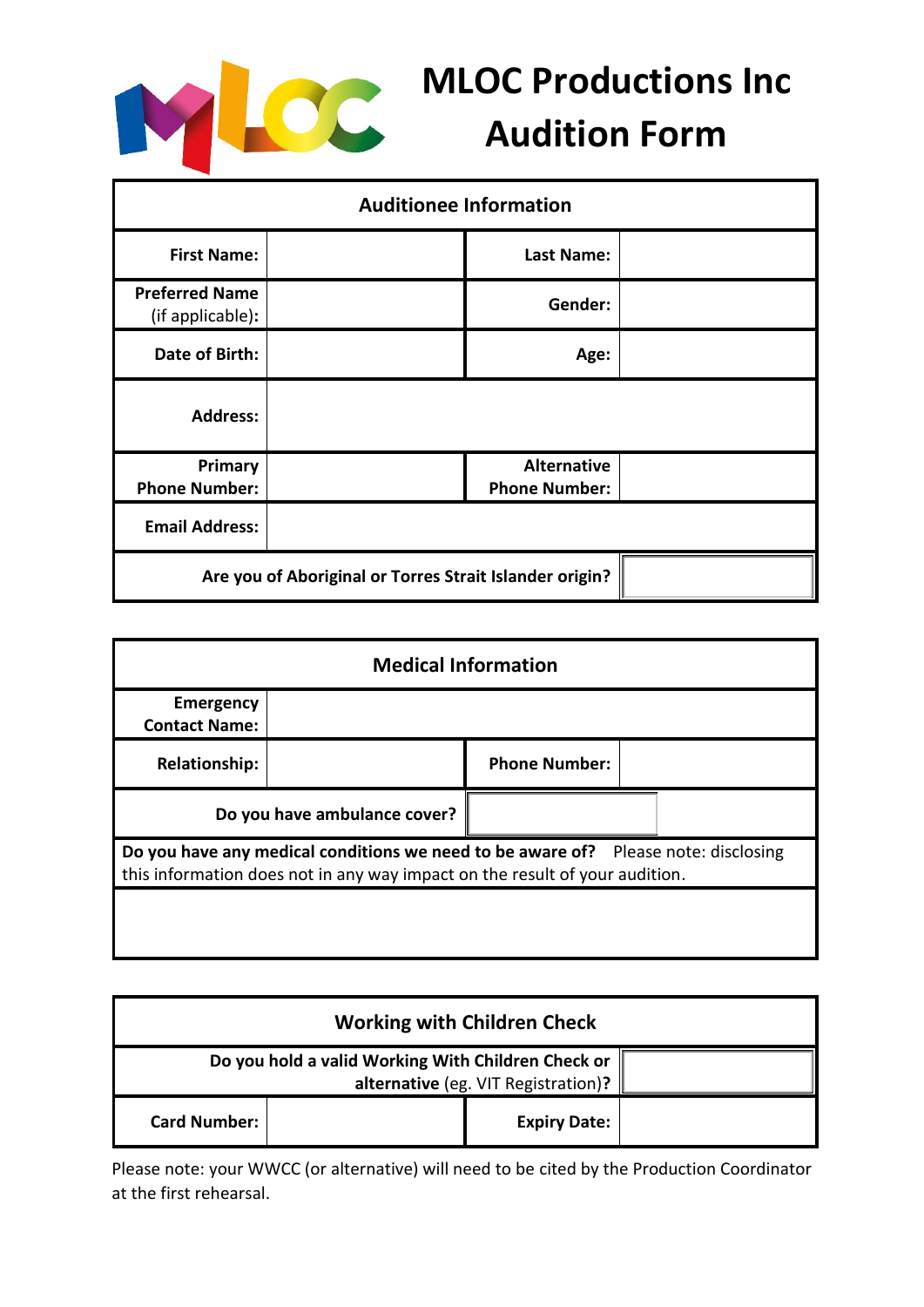**Please list below or attach details of your recent performance experience including any study/classes taken in performing arts.**

| Link to acting profile (if applicable): |  |
|-----------------------------------------|--|
| Eg. StarNow account                     |  |
|                                         |  |

| <b>Show Information</b>                                                             |                       |  |  |  |  |
|-------------------------------------------------------------------------------------|-----------------------|--|--|--|--|
| Which role(s) are you auditioning for?                                              |                       |  |  |  |  |
| Would you accept roles other than any listed above?                                 |                       |  |  |  |  |
| Would you accept a position in the ensemble?                                        |                       |  |  |  |  |
| Are there any dates where you will be unavailable for rehearsals?                   |                       |  |  |  |  |
| Are you auditioning for or involved in another production? If yes, provide details. |                       |  |  |  |  |
| Height:                                                                             | <b>Clothing Size:</b> |  |  |  |  |

Please attach a recent colour headshot.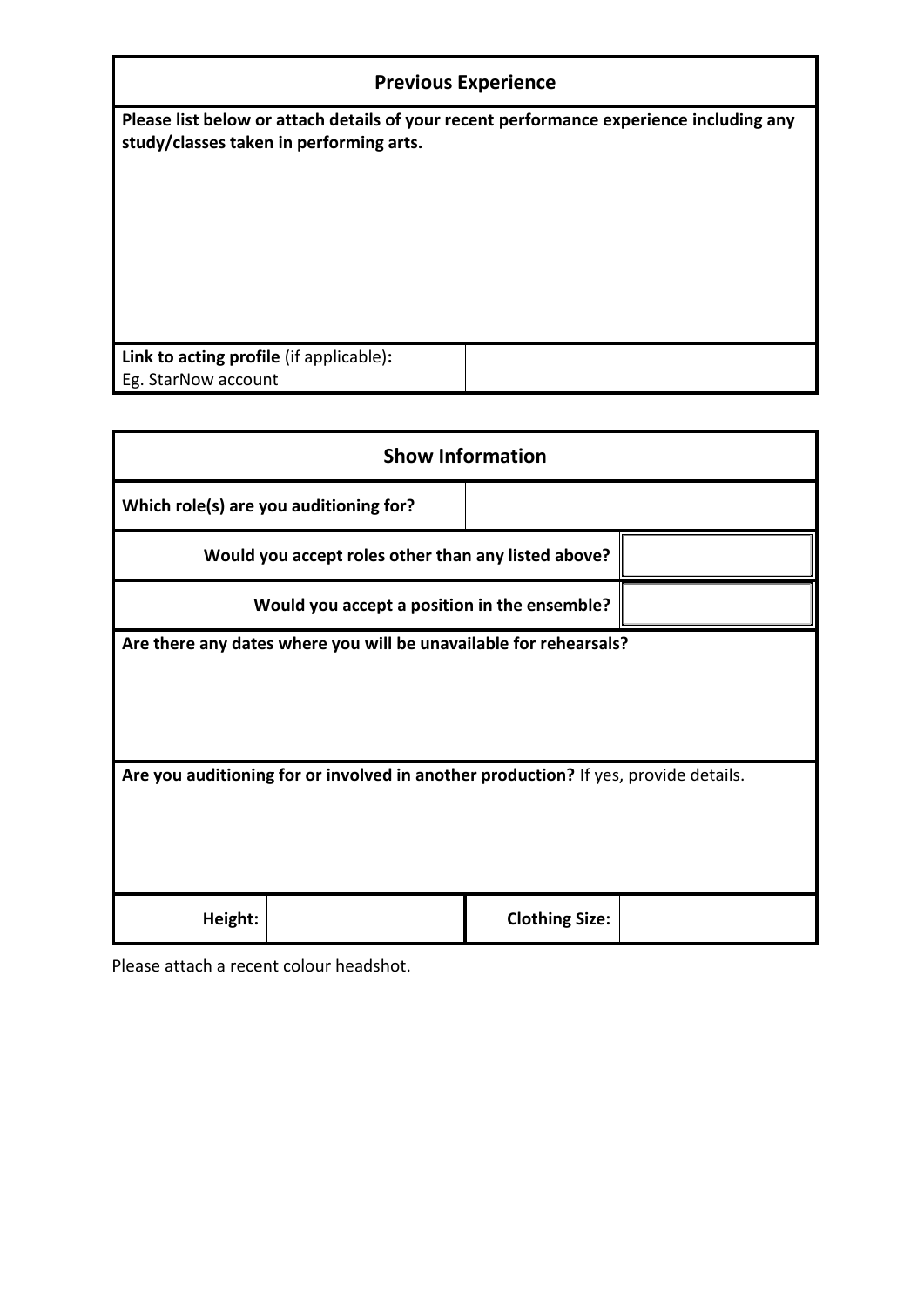

## **MLOC Productions Inc Privacy Statement & Show Agreement**

This Privacy Statement is designed to protect the privacy of individuals and to also ensure that your privacy and confidential information is protected and respected by others. MLOC Production Inc will ensure that this is done to the best of its ability. We ask that you answer the following questions to help us maintain this commitment to you. Please note that this information will not be shared with any person/corporation other than as indicated below.

I consent for my details to be added to the MLOC Productions Inc mailing list.

I give permission to MLOC Productions Inc to use and reproduce photographic/video/film/digital images of myself for the ongoing promotion of the current production and MLOC Productions Inc.

I consent to the use of my name, with or without the images listed above, in both public and private forums for the ongoing promotion of the current production and MLOC Productions Inc (including, but not limited to, the media, social media, and the MLOC Productions Inc website).



By signing below, I agree to the following:

- 1. I understand that if any of the above statements are not answered, then MLOC Productions Inc will not be held liable if:
	- a. My details are added to the MLOC Productions Inc mailing list.
	- b. My name or image is used for promotion of the production or MLOC Productions Inc.
- 2. I acknowledge that I understand the statements above, that the answers I have provided are accurate and that I have not been forced to answer in a way contrary to my beliefs.
- 3. I understand that my answers to the above statements will in no way have any impact on my audition result.
- 4. I agree to become a financial member of MLOC Productions Inc if successful in my audition and pay all relevant show fees.
- 5. I understand that my emergency contact details will be made available to members of the MLOC Productions Inc Executive Committee and show production team for the sole purpose of advising them of any emergency that may arise if I am cast in the show.
- 6. I agree to attend all scheduled rehearsals, performances, and any other relevant events such as fundraisers or photo calls, unless my unavailability has been specified on my audition form.